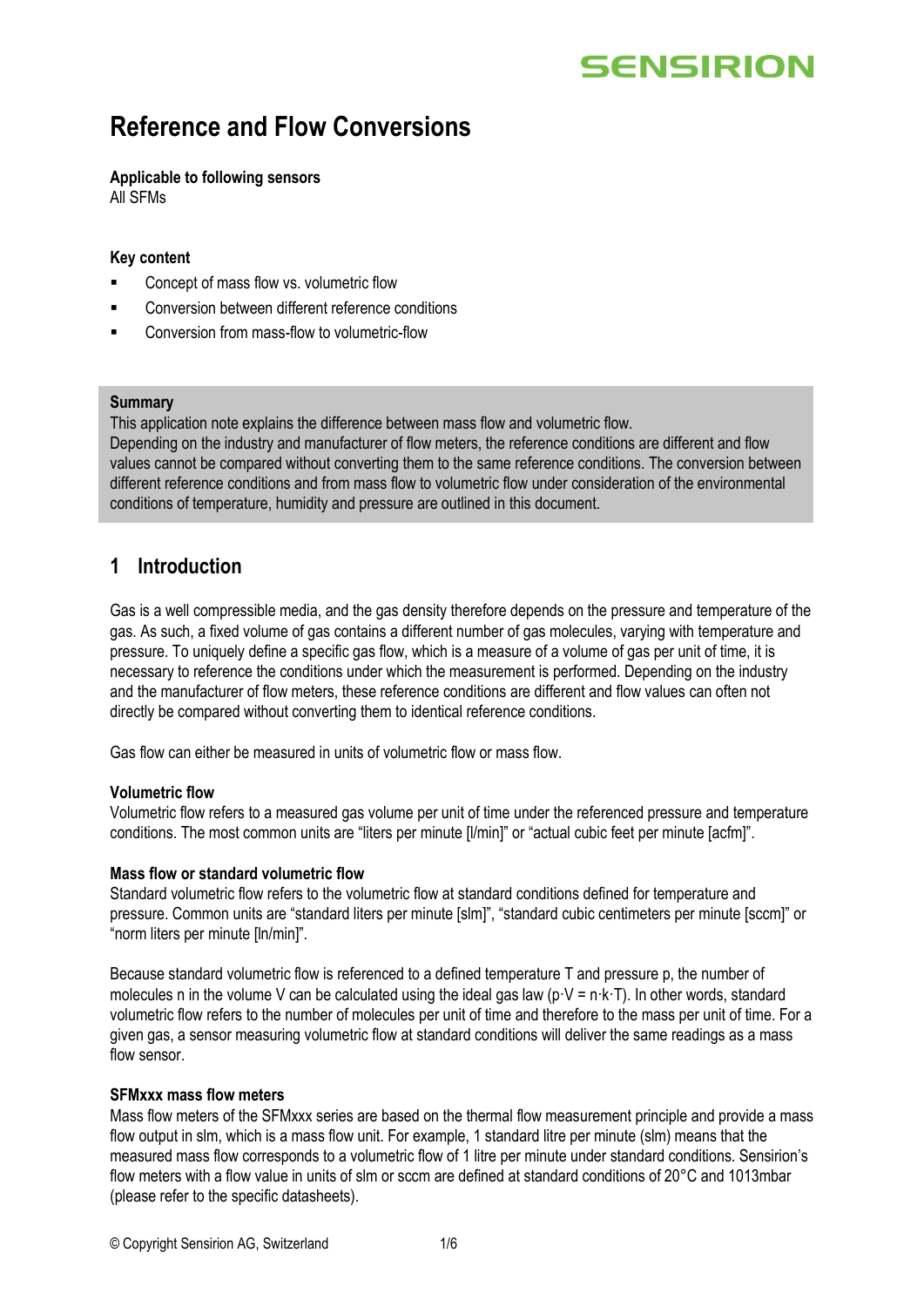

#### **Applications**

In many applications mass flow is the desired quantity instead of volumetric flow. For example, in heating applications the calorimetric heating value, i.e. the number of gas molecules, is more important than the actual volumetric flow. Because of its thermal measurement principle Sensirion's SFMxxx flow meters are intrinsically mass flow meters.

In respiratory applications volumetric flow is typically of interest instead of the mass flow. The reason is that human lungs have a fixed volume and will contain a varying mass flow volume (a different number of molecules) depending on the ambient conditions such as pressure/altitude, temperature, and relative humidity. Chapter 3 explains the conversion from mass flow to volumetric flow for the SFMxxx series.

## **2 Conversions between Different Reference Conditions**

Standard flow rate (e.g. slm) is the equivalent volumetric flow rate of the gas at the reference conditions (temperature and pressure). Although units such as slm or sccm look like a volumetric measurement they are a mass flow unit and for a given medium this corresponds to the number of molecules per unit of time.

All Sensirion flow meters with a flow output in slm or sccm are defined at the reference conditions of 20°C and 1013 mbar, for flow meters with outputs in norm liters per minute (typically SFM54xx) the reference condition is 0°C and 1013 mbar.

Mass flow rates at different reference conditions can easily be converted into each other with the following equation:

$$
Q_{RC1} = Q_{RC2} * \left(\frac{T_{RC1}}{T_{RC2}}\right) * \left(\frac{P_{RC2}}{P_{RC1}}\right)
$$

- $Q<sub>RC1</sub>$  standard flow rate with reference conditions 1
- $Q_{RC2}$  standard flow rate with reference conditions 2
- T<sub>RC1</sub> reference temperature 1
- $T_{RC2}$  reference temperature 2
- P<sub>RC1</sub> reference pressure 1
- P<sub>RC2</sub> reference pressure 2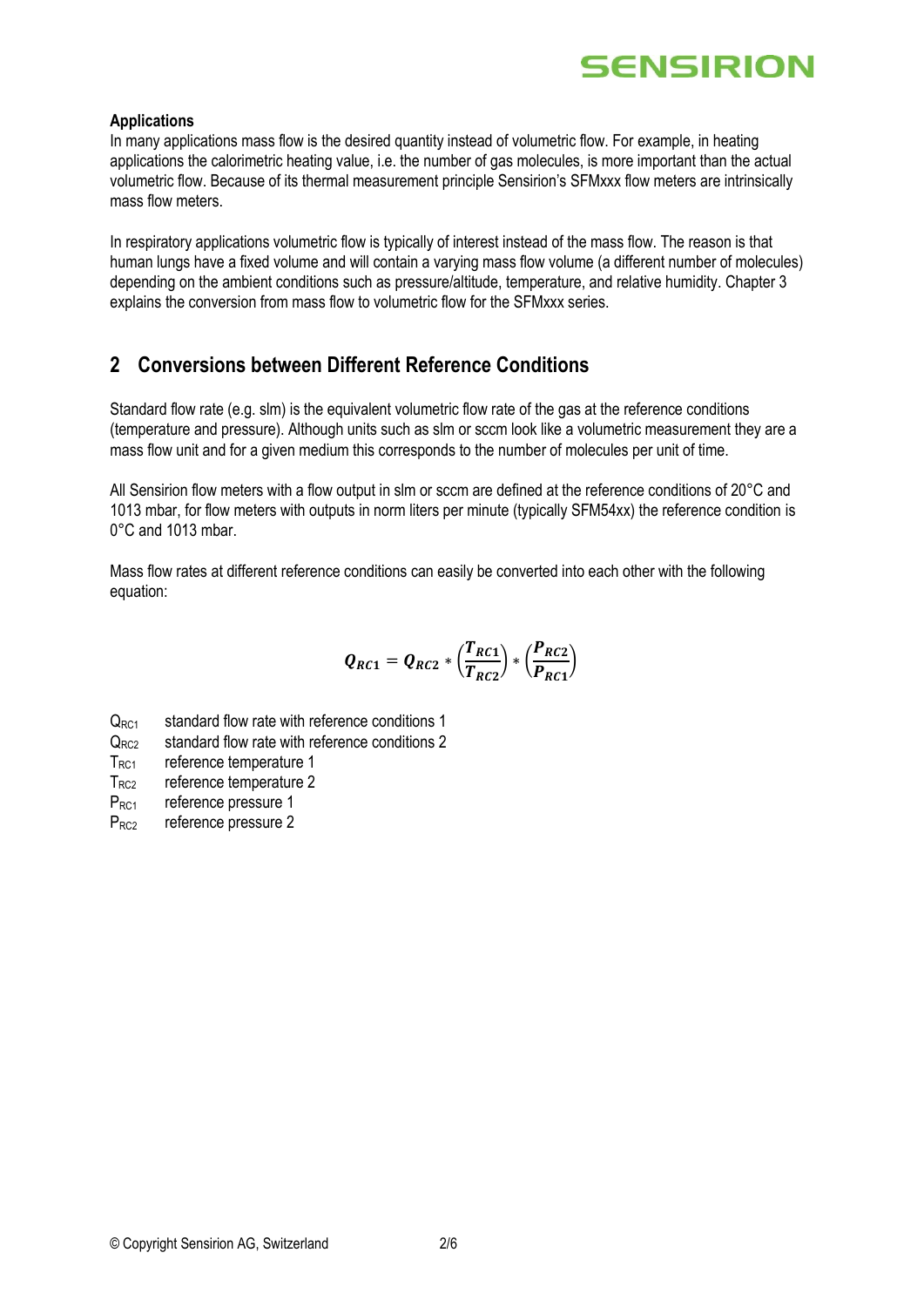# **SENSIRION**

## **3 Conversions from Mass Flow to Volumetric Flow**

In respiratory applications volumetric flow instead of mass flow is typically of interest. Figure 1 below depicts the change of the gas properties often encountered:

- In ventilation, the inspiratory sensor measures a gas flow at condition 0, which is then humidified and delivered to the patient at gas condition 1 (often equal to BTPS). In the absence of a humidifier, the lung would bring the gas to BTPS conditions and cause the gas to expand in the same way. Note that by humidification water molecules are added to the gas and thus the gas volume and flow are increased.
- In spirometry, ambient air is measured (condition 0) and then inhaled. Again, in the lung the gas condition is changed to BTPS (condition 1) and thus expands.



Figure 1Schematic of gas flow at various conditions including the change of temperature and humidity

## **3.1 General Formula for Volumetric Flow**

With the following equation, the sensor reading (in slm) at one condition ("sensor") can be converted into a volumetric flow at a different condition ("target") while the gas temperature and relative humidity can change between these two conditions:

$$
\dot{V} = \frac{Q}{1 + C_{H2O} * d_v (T_{sensor}, RH_{sensor})} \frac{101325}{p_{abs} - p_{H2O,target}} \frac{T_{target}}{293.15}
$$

With:

| V                      | volumetric flow of (humid) air in liters/min                                              |
|------------------------|-------------------------------------------------------------------------------------------|
| Q                      | mass flow reading of sensor in slm                                                        |
| $p_{abs}$              | barometric pressure in Pa                                                                 |
| $p_{H2O,target}$       | partial pressure of water in Pa at target condition                                       |
| $T_{\rm x}$            | temperature of air in Kelvin (sensor / target condition)                                  |
| $RH_{sensor}$          | actual relative humidity at sensor condition                                              |
| $d_{\nu}$              | absolute humidity in $g/m3$ at sensor condition                                           |
| $C_{H2O}$<br>humidity. | = 0.002; experimentally determined to be around ~0.2% per $g(H_2O)/m^3$ of added absolute |

**Note:** with the factor  $\frac{1}{1 + C_{H2O} * d_v(T_{sensor}, RH_{sensor})}$  the sensor mass flow reading Q in slm of humid air is transformed into the corresponding a mass flow value of dry air in slm (without humidity).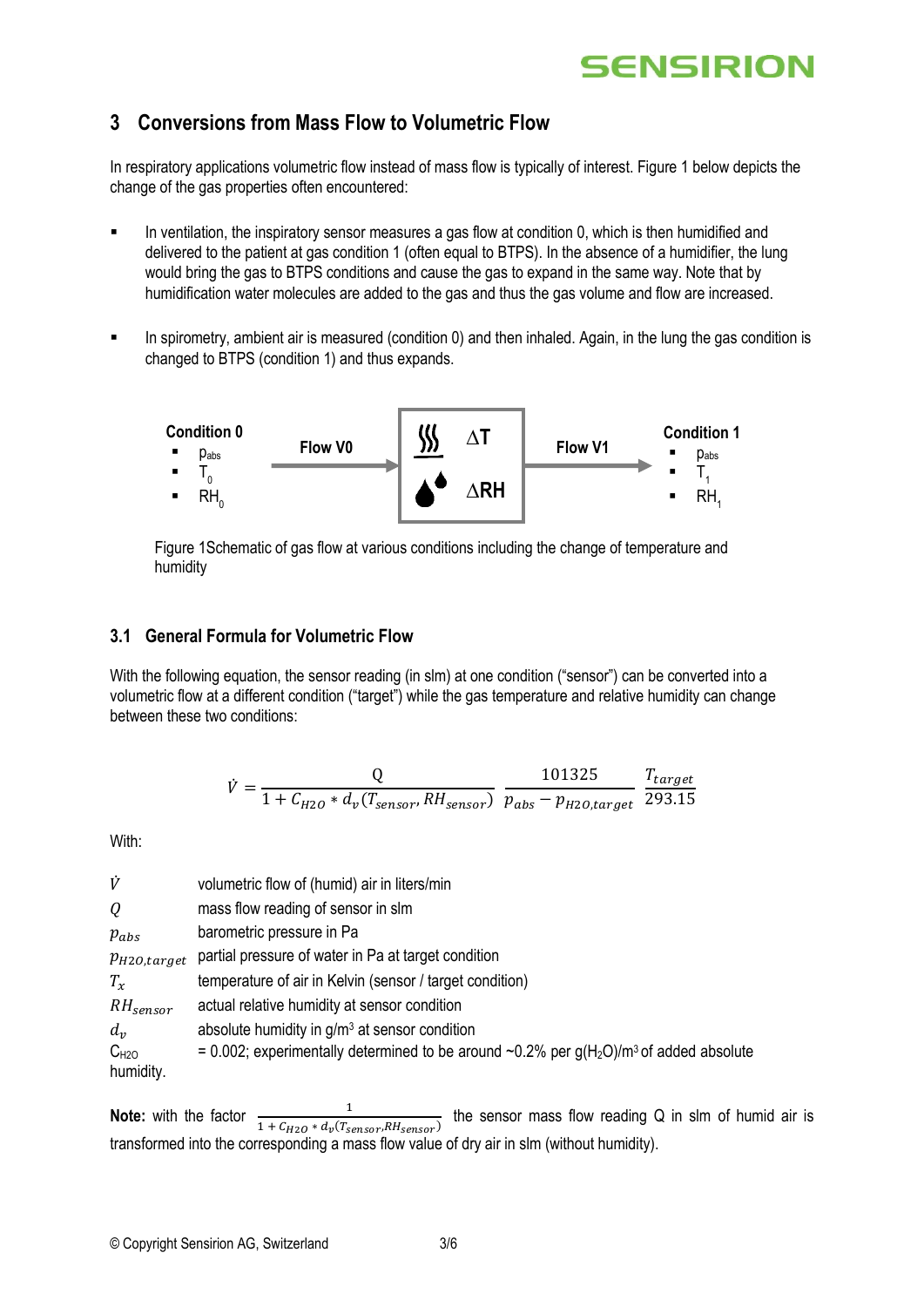## **SENSIRION**

For the case of **dry gases** (without humidity) the above equation simplifies to:

$$
\dot{V} = Q \frac{101325}{p_{abs}} \frac{T_{target}}{293.15}
$$

With:

 $\dot{V}$  volumetric flow of (humid) air in liters/min

mass flow reading of sensor in slm

 $p_{abs}$  barometric pressure in Pa

 $T_{target}$  temperature of air in Kelvin at target

The **absolute humidity** can be derived from the relative humidity and temperature with the following equation:

$$
d_{\nu}(T, RH) = 216.7 \left[ \frac{RH}{100\%} A \cdot exp\left(\frac{m \cdot T}{T_n + T}\right) \right]
$$

With:

- $d_v$  absolute humidity in g/m<sup>3</sup><br>T actual temperature in °C
- $T$  actual temperature in  ${}^{\circ}$ C<br>  $RH$  actual relative humidity
- actual relative humidity
- $m$  17.62
- $T_n$  243.12 °C<br>
A 6.112 hPa
- 6.112 hPa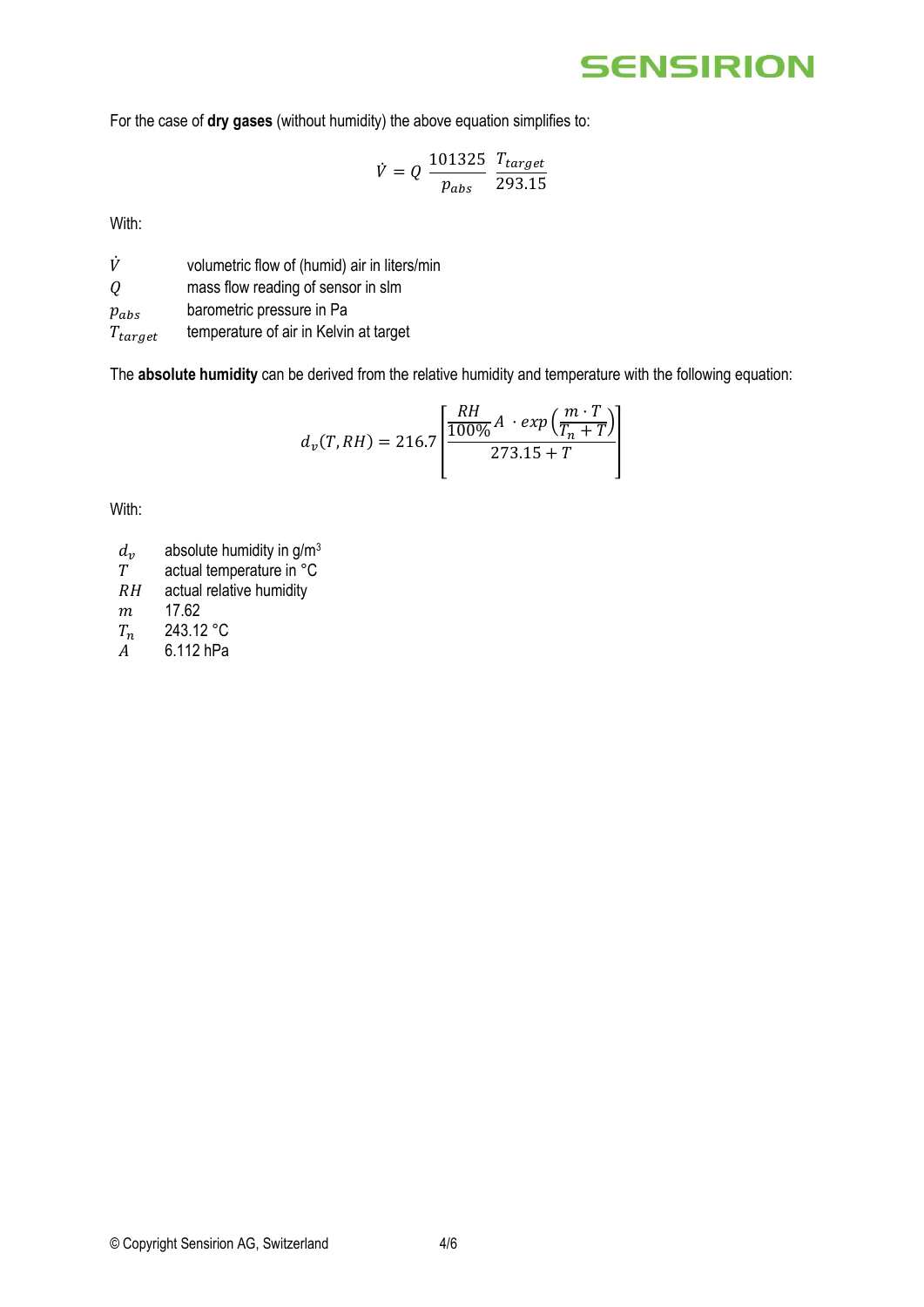

## **3.2 Calculator**

The excel calculator in AppNote [SFM-26](http://www.sensirion.com/file/sfm_conversions_calculator) "Reference And Flow Conversions Calculator" with the equations described above allows to determine the scaling factor to convert the mass flow sensor reading into the volumetric flow. This calculator can be downloaded [here](http://www.sensirion.com/file/sfm_conversions_calculator)

#### **Example 1: Convert Mass Flow of Dry Air to Volumetric Flow at BTPS Conditions**

Considering a Sensirion mass flow sensor is positioned on the inspiratory side of a ventilator and exposed to dry wall gas at ambient temperature, e.g.  $T_{\text{sensor}} = 20^{\circ}C$  and RH<sub>sensor</sub> = 0%. The gas is then humidified and warmed to body core temperature, hence  $T_{\text{target}} = 37^{\circ}$ C and RH<sub>target</sub> = 100%. As such, water vapor is added to the dry gas and the gas temperature is increased. Both circumstances result in a volume expansion.

The scaling factor to convert the mass flow reading of the sensor to volumetric flow at BTPS conditions can be calculated based on the values above using the calculator tool in the following way:

|                                              | Temperature [°C]         | Humidity [RH %]                                                                                                        | <b>Barometric Pressure [Pa]</b>             |
|----------------------------------------------|--------------------------|------------------------------------------------------------------------------------------------------------------------|---------------------------------------------|
| <b>Sensor Condition:</b>                     | 20                       | 0                                                                                                                      | $N/A^*$                                     |
| <b>Target Condition:</b><br>(typically BTPS) | 37                       | 100                                                                                                                    | 101325                                      |
|                                              |                          |                                                                                                                        |                                             |
|                                              |                          | Absolute Humidity [g/m3]                                                                                               | <b>H<sub>2</sub>O</b> Partial Pressure [Pa] |
|                                              | <b>Sensor Condition:</b> | 0.00                                                                                                                   | 0.00                                        |
|                                              | <b>Target Condition:</b> | 43.78                                                                                                                  | 6265.31                                     |
|                                              |                          |                                                                                                                        |                                             |
| <b>Compensation factor:</b>                  | 1.1277                   | Multiplying the calibrated mass flow sensor reading with<br>this factor results in volumetric flow at target condition |                                             |

Figure 2. Conversion of mass flow at dry air condition to volumetric flow at BTPS using the calculator tool

#### **Example 2: Convert Mass Flow of Ambient Air to Volumetric Flow**

Considering the Sensirion mass flow sensor is positioned downstream of a blower and exposed to ambient air at  $T_{\text{sensor}}$  = 25°C and RH $_{\text{sensor}}$  = 50%. To convert the measured mass flow to a volumetric flow (without additional humidification of the gas), we can simply insert  $T_{target} = T_{sensor}$  and  $RH_{target} = RH_{sensor}$  into the calculator:

|                                              | Temperature [°C]         | Humidity [RH %]                                                                                                        | <b>Barometric Pressure [Pa]</b>             |
|----------------------------------------------|--------------------------|------------------------------------------------------------------------------------------------------------------------|---------------------------------------------|
| <b>Sensor Condition:</b>                     | 25                       | 50                                                                                                                     | $N/A^*$                                     |
| <b>Target Condition:</b><br>(typically BTPS) | 25                       | 50                                                                                                                     | 101325                                      |
|                                              |                          |                                                                                                                        |                                             |
|                                              |                          | Absolute Humidity [g/m3]                                                                                               | <b>H<sub>2</sub>O</b> Partial Pressure [Pa] |
|                                              | <b>Sensor Condition:</b> | 11 48                                                                                                                  | 1580.03                                     |
|                                              | <b>Target Condition:</b> | 11 48                                                                                                                  | 1580.03                                     |
|                                              |                          |                                                                                                                        |                                             |
| <b>Compensation factor:</b>                  | 1.0100                   | Multiplying the calibrated mass flow sensor reading with<br>this factor results in volumetric flow at target condition |                                             |